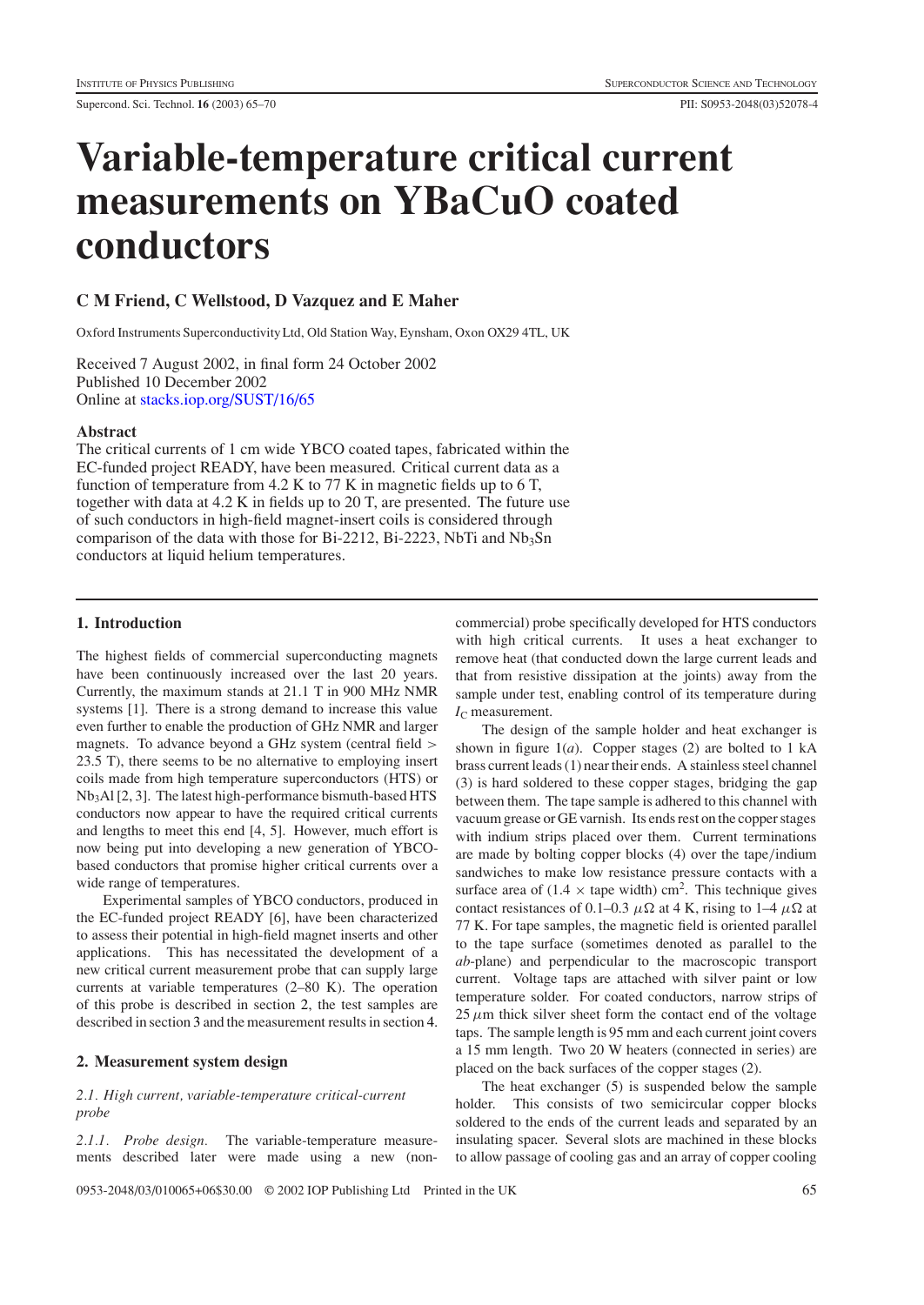

<span id="page-1-1"></span>**Figure 1.** (*a*) A diagram of the sample mounting stage and heat exchanger for variable-temperature measurements. The outer diameter of the probe is just under 100 mm. 1: brass current leads; 2: copper stages; 3: stainless steel sample channel; 4: copper terminal blocks; 5: heat exchanger enclosed within a PTFE jacket. (*b*) A view of the heat exchanger from underneath showing the arrangement of copper cooling fins attached to the separated halves of a copper cylinder inside the PTFE jacket. The cooling slots in the 'roof' of the heat exchanger are also shown.

fins is soldered to their undersides (figure  $1(b)$  $1(b)$ ). The heat exchanger is enclosed by a PTFE jacket.

The assembly is placed inside a variable-temperature insert (VTI) that is located in the bore of a 6 T magnet. The outer diameter of the PTFE jacket has been sized so that, after allowing for thermal contraction, the heat exchanger just fits inside the 100 mm bore of the VTI. Cernox temperature sensors are placed at several locations: the bottom of the VTI, on the sample channel (3), on the back of the copper stages (2) and suspended in the gas stream over the sample.

*2.1.2. Probe operation.* Cold helium gas enters the VTI through the needle valve at its lower end and is removed at the top by a pump. The gas is forced to flow between the cooling fins of the heat exchanger, removing heat dumped into them, then across the sample, cooling it. Each measurement temperature is obtained with appropriate settings of the heater output, needle valve and pump flow rate. It is monitored and controlled during the I–V measurement using an Oxford Instruments ITC3. For measurements at 4.2 K, liquid helium is collected inside the VTI until the sample is submerged. At temperatures just above 4.2 K (i.e. 5–10 K) there is only a small difference in the temperatures of the cooling gas

and sample. This makes it difficult to maintain a stable temperature during high current measurements since heating from the terminations is more than can be compensated for by reducing the sample heater output. This means that at 10 K, heating of the sample occurred with currents higher than 100 A. For sample temperatures of  $4.2$  K,  $20$  K,  $40$  K, 60 K and 77 K, critical currents up to 800 A, 640 A, 450 A, 280 A and 180 A, respectively have been measured to date without sample heating—indicated by the cernox sensors on the sample channel and copper stages.

*2.1.3. Angular measurements.* With the heat-exchanger probe head described above, HTS tapes can only be measured in parallel magnetic fields (perpendicular to the transport current). For  $I_{\rm C}$  measurements at other field orientations, an alternative sample holder is bolted onto the ends of the current leads in place of the heat-exchanger probe. For this angular probe head, the stainless steel channel holding the sample can be manually rotated (at room temperature) to the desired orientation. It is only suitable for measurements in liquid helium and the sample must be further constrained to cope with Lorentz forces.

## *2.2. Critical current measurements in high magnetic fields*

Critical current measurements in magnetic fields higher than 6 T were made with an Oxford Instruments 20/21 T magnet system at the Clarendon Laboratory, Oxford University [7]. The samples were inserted directly into the 40 mm cold bore of the magnet, immersed in 4.2 K liquid helium. The sample mount was not optimized for coated conductors (for which contacts can only be made on one surface) and the restricted sample length caused difficulties in making low resistance current joints. The contact surface area at each end was only 0.5 cm<sup>2</sup>. Previous measurements on solder joints to YBCO conductors predict contact resistances of 0.5–1.0  $\mu\Omega$  in this situation. The V–I characteristics of YBCO coated conductors are very sensitive to contact length and resistance [8]. With this set-up, measurements could not be made on coated conductors above 200 A without quenching, often leading to burnout. Silver-clad bismuth-based HTS conductors could be measured up to the limit of the power supply (500 A).

#### <span id="page-1-0"></span>**3. Description of conductor samples under test**

Five YBCO tapes, produced in the EC-funded project READY, have been tested. YBCO films of varying thickness were deposited by THEVA GmbH onto CeO-buffered 10 mm wide N<sub>i-alloy</sub> RABiTS<sup>TM</sup> substrates supplied by IFW (Dresden) [5, 9, 10]. The film widths were 9 mm and each tape had a protective coating of gold,  $0.1-0.2 \mu m$  thick. Useful parameters of the four samples, labelled A–D are given in table [1.](#page-2-1) The self-field  $J<sub>C</sub>$  at 77 K of the samples varied from 0.4–1.2 MA cm−2.

Sample A was non-uniform along its length. Its properties were measured over four 1 cm sections. One of the end sections had a very low  $J<sub>C</sub>$  and was resistive for the most part of each  $V-I$  measurement. The data from the medium quality section out of the remaining three is reported here. One of the other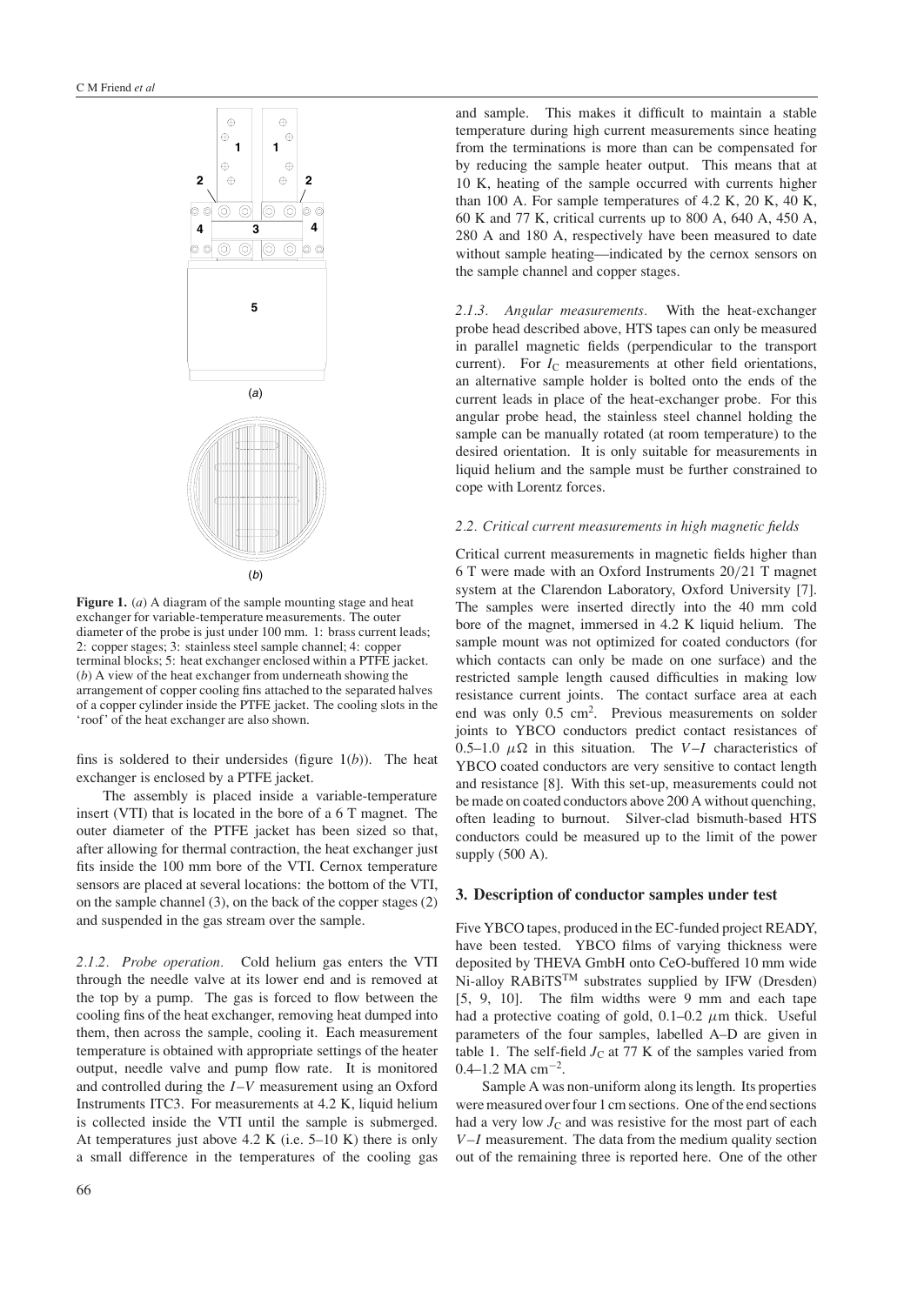<span id="page-2-1"></span>**Table 1.** Dimensions and critical current values of the YBCO tape samples (A-D) and the Bi-2223 tape (ASC, with and without stainless steel reinforcement).

|                                                      | Sample           |      |       |      |                |                |
|------------------------------------------------------|------------------|------|-------|------|----------------|----------------|
|                                                      | A                | B    | C     | D    | ASC            | ASC            |
|                                                      |                  |      |       |      | $3$ -ply       | No S/S         |
| Film thickness $(\mu m)$                             | 1.9              | 0.7  | 0.57  | 0.7  |                |                |
| Overall dimensions (mm)                              | $10 \times 0.08$ |      |       |      | $4 \times 0.3$ | $4 \times 0.2$ |
| Voltage tap distance (mm)                            | 10               | 30   | 40    | 20   | 40             | 40             |
| Self-field $I_C$ at 77 K (A)                         | 110              | 50   | 62    | 25   | 135            | 135            |
| Self-field $J_C$ at 77 K (A mm <sup>-2</sup> )       | 6433             | 7937 | 12086 | 3968 | 430            | 430            |
| Self-field $J_F$ at 77 K (A mm <sup>-2</sup> )       | 134              | 61.8 | 76.8  | 30.9 | 112            | 168            |
| Factor increase in self-field $IC$ on cooling to 4 K |                  | 7.5  | 8.8   | 7.4  | 5.7            | 5.7            |
| $I_{C}$ (6 T, 4 K), (A)                              |                  | 341  | 514   | 144  | 480            | 480            |
| $J_{\rm E}$ (6 T, 4 K), (A mm <sup>-2</sup> )        |                  | 421  | 637   | 178  | 382            | 573            |



<span id="page-2-2"></span>**Figure 2.** Example  $I-V$  traces measured with the heat-exchanger probe from sample A at 60 K. Traces at parallel fields of 2, 3, 4, 5 and 6 T are shown. The dashed line indicates the criterion used to calculate the critical current.

sections had a higher  $I_C$  that could not be measured in low fields without quenching the sample and the remaining section had an *I*<sub>C</sub> that was 8% lower.

Data from commercially available Bi-2223 tapes, measured with the same test rig, have been used to compare with the YBCO tapes performances. The Bi-2223 samples were cut from a length of 3-ply reinforced tape from the American Superconductor Corporation; overall dimensions were 4 mm wide by 0.3 mm thick. This thickness included the two 50  $\mu$ m thick stainless steel reinforcement strips. The most useful sample parameters are listed in table [1.](#page-2-1) The data used in this table for the Bi-2223 tape are from a sample of average quality. Some sections exhibited critical currents that were 30% higher. For better comparison with the YBCO samples, the predicted performance of this tape with the stainless steel strips removed is also given.

# <span id="page-2-0"></span>**4. Measurement results**

## *4.1. Critical current as a function of temperature in magnetic fields up to6T*

Variable-temperature  $I_{\rm C}$  measurements in a parallel field have been made on samples A and B. Figure [2](#page-2-2) shows typical  $V-I$ 



<span id="page-2-3"></span>**Figure 3.** Critical currents of samples A  $(1.9 \mu m, \text{triangles})$  and B (0.7  $\mu$ m, circles) in parallel fields up to 6 T and at temperatures between 4 K and 77 K. The *I*<sub>C</sub> values are normalized to those at 77 K in self-field (110 A for sample A and 50 A for sample B).

traces from sample A at 60 K. The base noise level in all voltage measurements was  $\pm 0.2 \mu$ V. Figure [3](#page-2-3) plots critical current data from both samples normalized to their self-field values at 77 K. Whilst attempting to do further measurements at 60 K, the resistive section of sample A was burnt out, destroying the sample.

# *4.2. Critical current and n-value at 4.2 K in parallel and perpendicular fields*

Sample C was measured at 4.2 K in parallel and perpendicular field directions up to 6 T using the variable-angle probe head. Of all the measured YBCO samples, this one had the highest  $J<sub>C</sub>$  but not the best engineering current density  $(J<sub>E</sub>)$  at 77 K. Figure [4](#page-3-0) plots  $J<sub>E</sub>$  for the two field orientations at 4.2 K. With Bi-based tapes, the critical current is lowest when the field is perpendicular but this may not be the case with the YBCO tapes [11, 12], where a sweep of field angle is needed to confirm the position of the  $I_{\rm C}$  minimum. The corresponding *n*-values were calculated by fitting power-law curves,  $E = aJ^n$ , to the data between  $E = 0.1 \mu V \text{ cm}^{-1}$  and  $E = 10 \mu V \text{ cm}^{-1}$ . They are plotted in figure [5.](#page-3-1)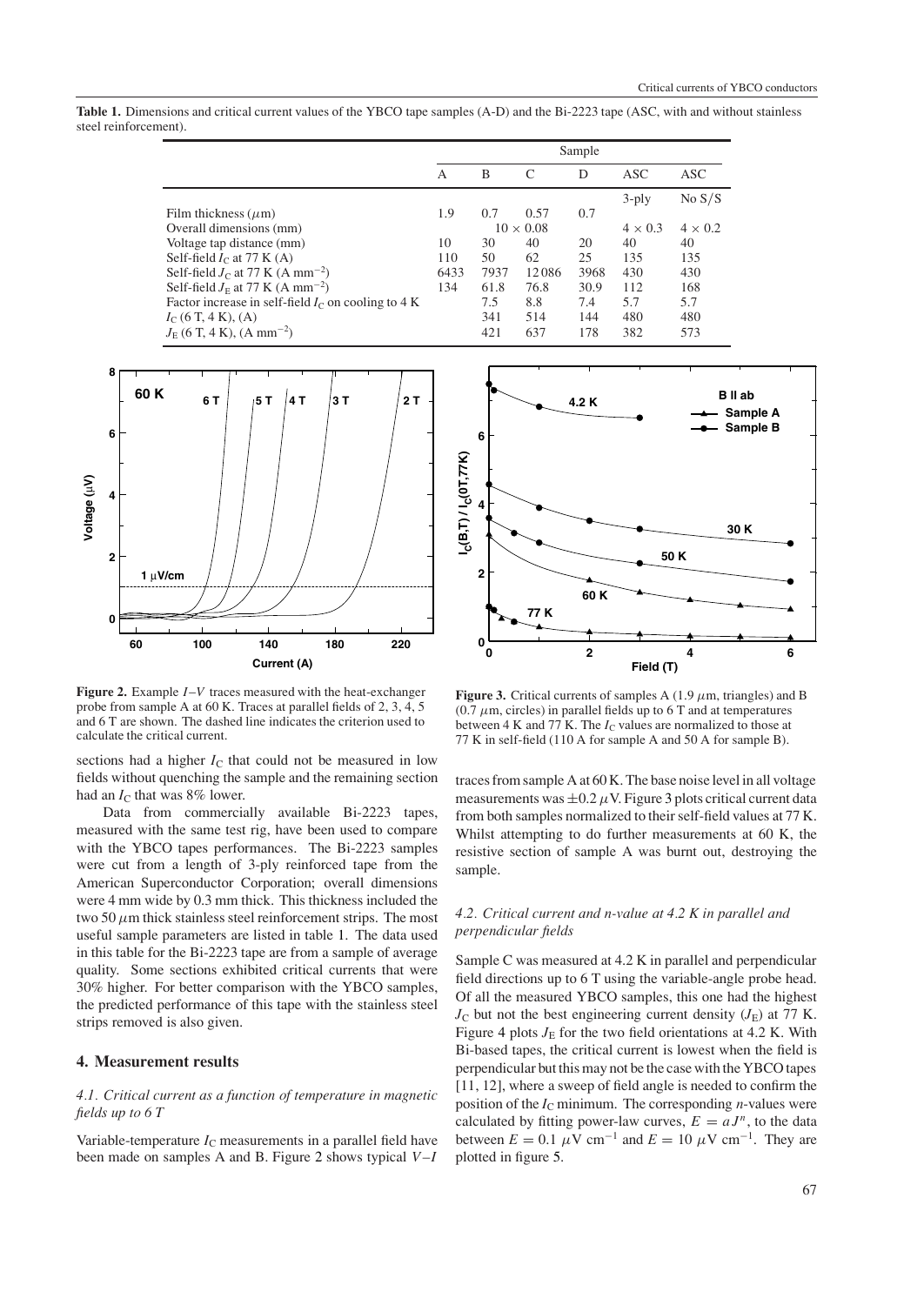

<span id="page-3-0"></span>**Figure 4.** The engineering critical current density of sample C, in parallel and perpendicular fields up to 6 T at 4.2 K, measured with the variable-angle probe head in liquid helium.



<span id="page-3-1"></span>**Figure 5.** The power index, *n*-values of sample C versus parallel and perpendicular field. They were calculated by fitting power functions between  $E = 0.1 \mu V \text{ cm}^{-1}$  and  $E = 10 \mu V \text{ cm}^{-1}$  of the measured *E*–*J* traces at 4.2 K.

# *4.3. Critical current at 4.2 K in parallel fields up to 20 T*

The critical current of sample D was measured in parallel fields up to 18.5 T using the measurement system at the Clarendon Laboratory. Figure [6](#page-3-2) shows selected  $V-I$  traces from the whole field range. The traces are very flat before any transition, showing no signs of thermally induced or current transfer voltages. The critical current and *n*-values are plotted in figure [7.](#page-3-3)

#### *4.4. Comparisons with other superconductors*

Figures [8](#page-4-0) and [9](#page-4-1) compare the data of samples C and D to alternative high current superconductors used in high-field magnets. In both figures the data from sample D (obtained with the 21 T magnet at the Clarendon in which higher quality YBCO tapes could not be measured) have been multiplied by



<span id="page-3-2"></span>**Figure 6.** I–V traces of sample D, measured at 4.2 K in the 21 T magnet system at the Clarendon Laboratory, Oxford University. Selected traces over the parallel field range of 0–18 T are plotted. These traces have been transcribed from hardcopy chart-plotter output. The symbols show selected data points used in the 'digitization process'.



<span id="page-3-3"></span>**Figure 7.** The critical currents and *n*-values of sample D at 4.2 K, calculated from the  $I-V$  traces in figure 6. The filled circles plot  $I_C$ using the left-hand *y*-axis with increasing and decreasing parallel field. The open circles plot the *n*-values with increasing field using the right-hand *y*-axis.

a factor of 3.2. This allows a lower estimate of the high-field performance of the better quality sample C. Since the field dependence of a conductor usually improves as  $J<sub>C</sub>$  increases, it is likely that the performance of sample C would be better than this estimate.

Figure [8](#page-4-0) compares the  $J_E$  values at 4.2 K of the two YBCO samples to those of samples from an American Superconductor Corporation 3-ply Bi-2223 tape, measured with the same test systems. There was some variation in the critical current along this ASC tape and the data in this figure are from tape sections with *average* performance levels. Also plotted is the estimated  $J_{\rm E}$  of the ASC tape with the stainless steel reinforcement removed. This provides better comparison with the YBCO tapes that have no reinforcement and little stabilization.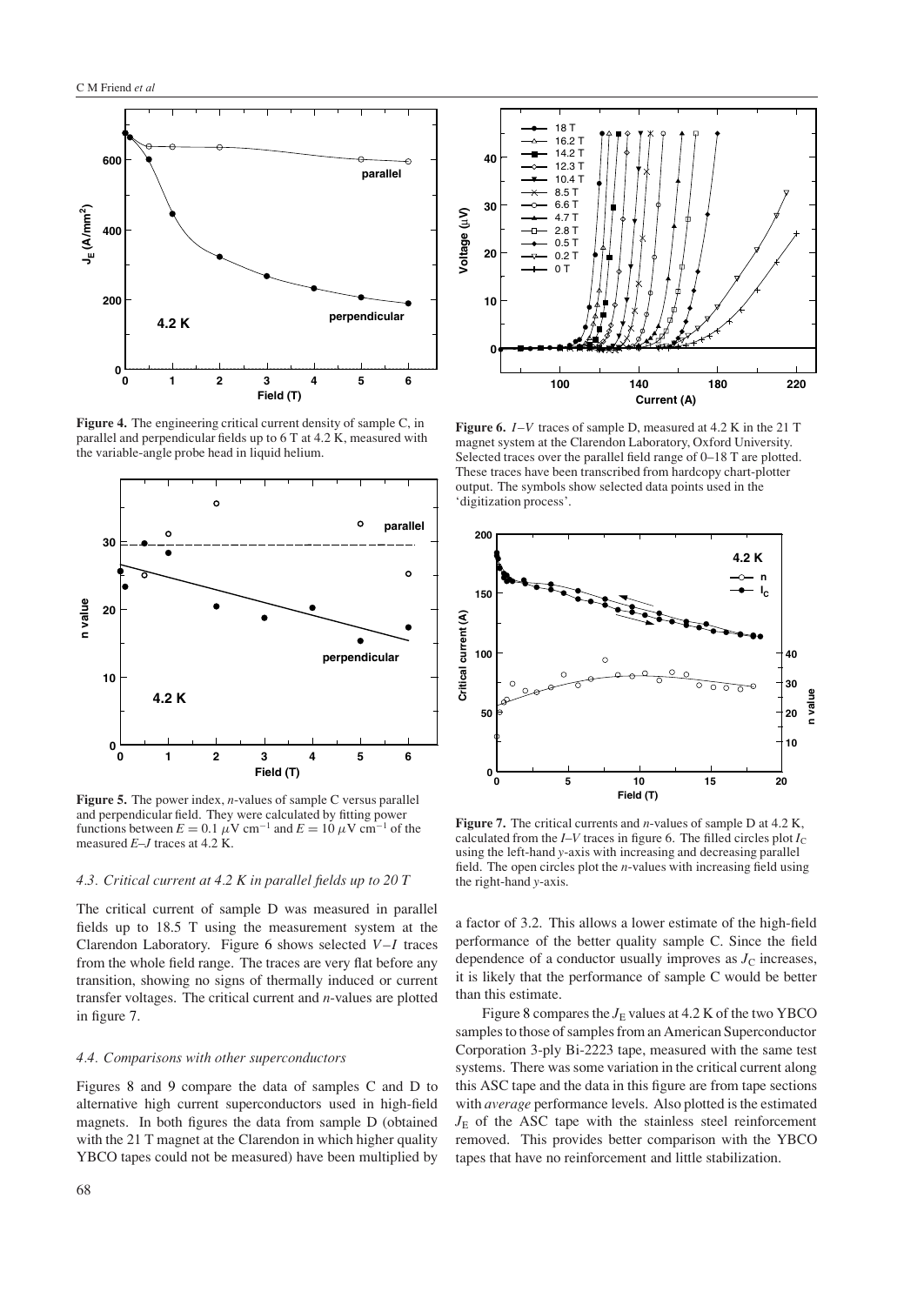

<span id="page-4-0"></span>**Figure 8.** Engineering critical current densities of samples C, D and an average quality ASC tape in parallel and perpendicular fields at 4.2 K. The data for sample D have been scaled by a factor of 3.2 to provide an estimate of the high-field performance of sample C. The estimated parallel field data for the ASC tape with its stainless steel strips removed are also plotted.



<span id="page-4-1"></span>**Figure 9.** The engineering critical current densities of samples C, D (scaled as in figure 8) and the ASC tape in parallel fields at 4.2 K, compared to those for state-of-the-art multifilamentary Nb<sub>3</sub>Sn, NbTi and Bi-2212 wires. The Bi-2212 data are for a 1 mm diameter wire manufactured by Showa Electric Company [3].

The parallel field performances of these YBCO and Bi-2223 tapes are compared to NbTi,  $Nb<sub>3</sub>Sn$  and Bi-2212 wires at 4.2 K in figure [9.](#page-4-1) The data for Bi-2212 have been extracted from a published graph of  $I<sub>C</sub>$  versus field for a 1 mm diameter wire made by Showa Electric Company [3]. The significant increase in  $J<sub>E</sub>$  of a Nb<sub>3</sub>Sn wire in cooling to 2.2 K is also indicated in this figure. In contrast, the  $J<sub>E</sub>$  of HTS conductors increases very little at this lower temperature.

## **5. Conclusions**

We make the following conclusions about the measured performance of the YBCO coated conductors compared to other materials:

- 1. The critical current of the YBCO tapes decreases more slowly with low parallel field compared to Bi-based tapes. On decreasing the temperature from  $77 \text{ K}$  to  $4 \text{ K}$ ,  $I_C$ increases by a higher factor than with Bi-2223 tapes.
- 2. Sample A was the best sample measured at 77 K with  $J<sub>E</sub> = 134$  A mm<sup>-2</sup>. It could not be measured at 4 K, but if it had scaled with temperature and field in a similar way to the other samples, we could expect it to have had a self-field *I*<sub>C</sub> of 800–1000 A (*J*<sub>E</sub> = 975–1220 A mm<sup>-2</sup>) at 4.2 K, dropping to 480–600 A ( $J<sub>E</sub>$  = 580–730 A mm<sup>-2</sup>) at 20 T.
- 3. The thinner film of sample C had the highest  $J_C$  $(12 \text{ kA mm}^{-2}$  at 77 K), but with such conductor geometry this does not correspond to the highest  $J<sub>E</sub>$  which is the more important parameter for magnets.
- 4. When HTS tapes are used in insert coils in high background fields  $( $20$  T)$ , radial fields are expected to be relatively low. For Bi-2223 tapes, the parallel field performance is likely to be the limiting parameter. However, for YBCO there is not yet sufficient data to allow this assumption. The anisotropy may vary strongly with sample quality and more detailed angular measurements at 4 K on high quality tapes are required.
- 5. Figure [9](#page-4-1) shows how necessary it is to use HTS conductors to generate fields much above 20 T, whereas at lower fields Nb3Sn and NbTi are still the superior superconducting wires.
- 6. If the assumption used in figure [8](#page-4-0) is valid (that the  $J_{E}(B)$  data of sample D can be scaled to represent the possible performance of sample C at high fields), then these experimental YBCO tapes predict good potential for high  $J_E$  conductors in magnets at 4.2 K. This predicted performance (for 'medium' quality tapes) is close to that of existing, non-reinforced Bi-2223 and Bi-2212 conductors. It must be remembered however, that  $I_C$  of the Bi-2212 wire manufactured by Showa Electric is isotropic with respect to magnetic field.
- 7. State-of-the-art Bi-2223 and Bi-2212 conductors are available now in lengths of several hundred metres with a performance suitable for use in high-field magnets. To displace first generation HTS wires in these applications, YBCO tapes must be supplied in similar lengths with additional stabilizing material, which have a higher *J*<sub>E</sub>. For the same substrate thickness, it may be possible to double  $J_E$  by coating both sides (though to our knowledge, this has not yet been successfully demonstrated). Promisingly, recent reports of coated conductors with YBCO multilayers [13] suggest an alternative approach that has the potential to significantly increase the  $J<sub>E</sub>$  of future YBCO conductors.
- 8. Whether it is the first or second generation, it is clear that HTS conductors of one type or another will be needed to produce research or NMR magnets with fields much in excess of 20 T.

#### **Acknowledgments**

Many thanks to Harry Jones and Rob Storey at the Clarendon Laboratory, Oxford University, for the use of their 20/21 T magnet system, and their help and advice. This work